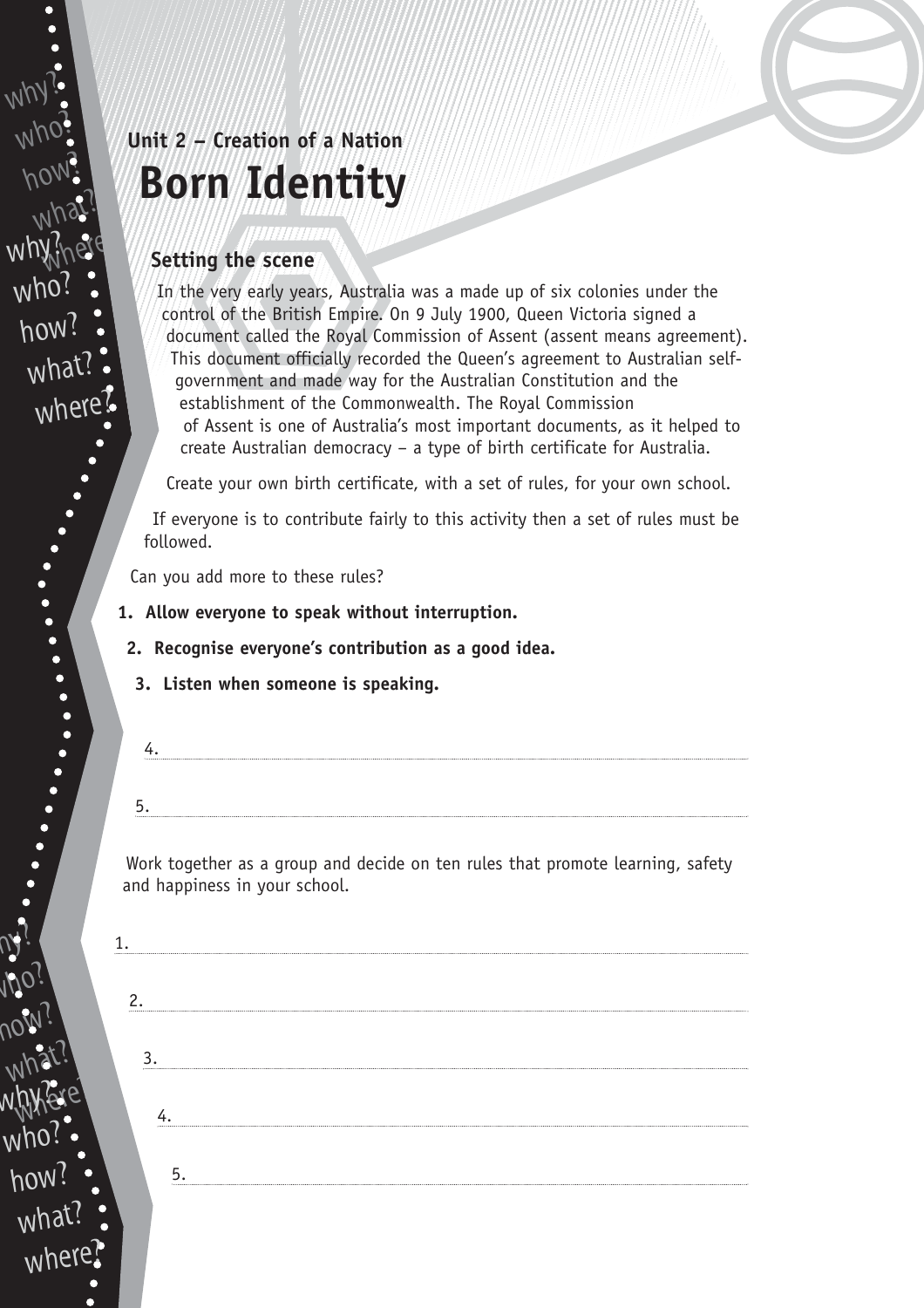

Create a colourful birth certificate for your school and include your list of ten rules.

## **Want to know more?**

 $N$ 

 $W^\prime$ 

 $\overline{M}$ 

why

who<sup>®</sup>

 $\bullet$  $\bullet$  $\bullet$ 

 $\ddot{\bullet}$ 

 $\bullet$ 

who?

how?

w.hy?

 $M$ 

what?

how?

what?

where

hylere?

The Royal Commission of Assent was one of the last documents Queen Victoria signed before her death on 22 January 1901.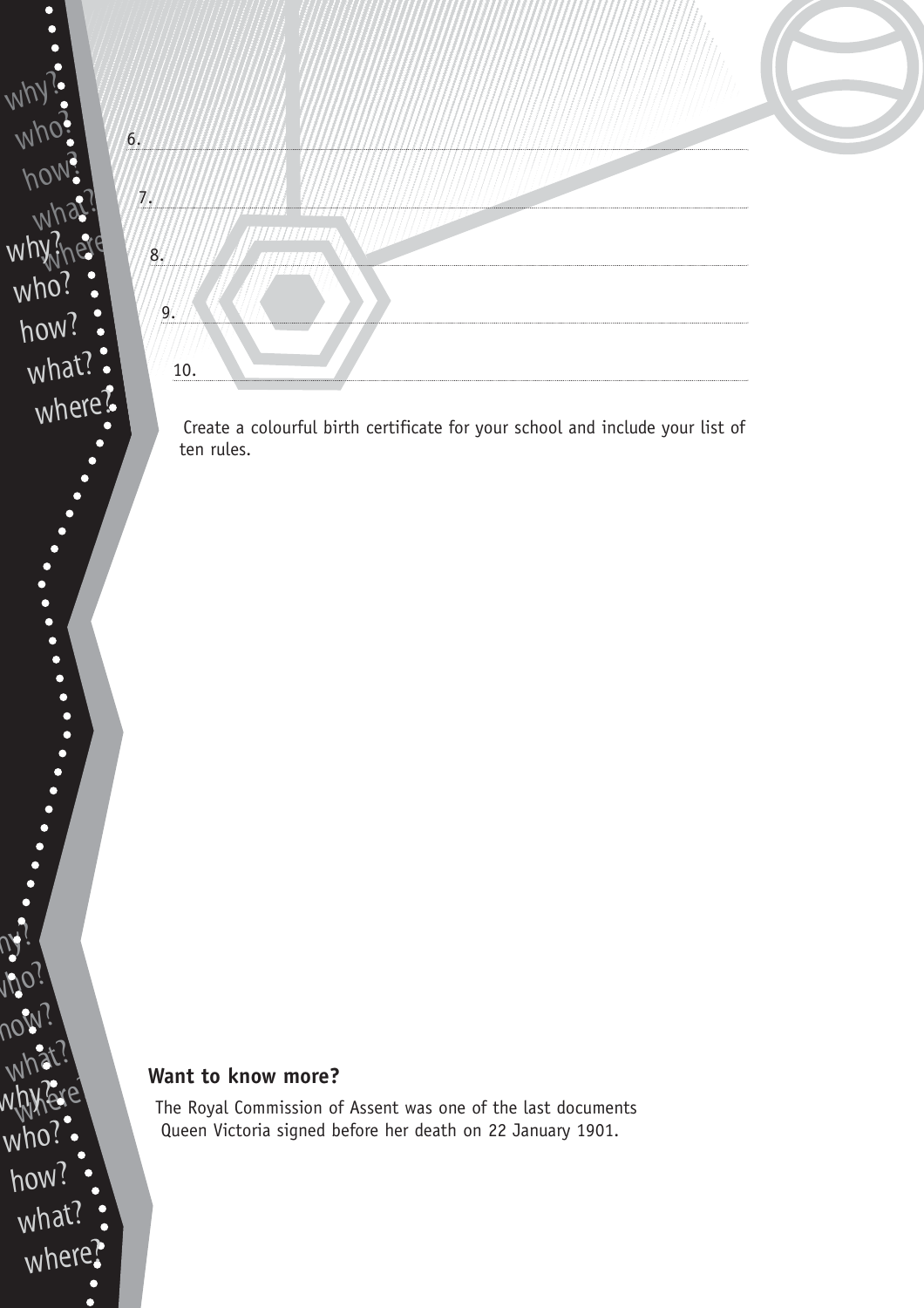## **Unit 2 – Creation of a Nation What's in a Name?**

## **Setting the scene**

The Commonwealth Government announced in 1912 that it would consider a name for the newly created National Capital. Over 700 names were entered in the national competition which covered a wide range of subject matter including: Australian animals, birds, flowers, politicians and famous people, plus the odd joke or two. All of the names submitted clearly demonstrated that Australia had already developed a lively identity of its own.

On 12 March 1913, at a grand ceremony, the Governor-General's wife, Lady Denman announced the new city would be called 'Canberra'.



Explain why you chose this word.

Explain why you chose this word.

2.

how? what? hylere? w.hy? who? how? what where

 $N$ 

why?

who?

how?

what?

why?nere

who?

how?

what?

where?

who?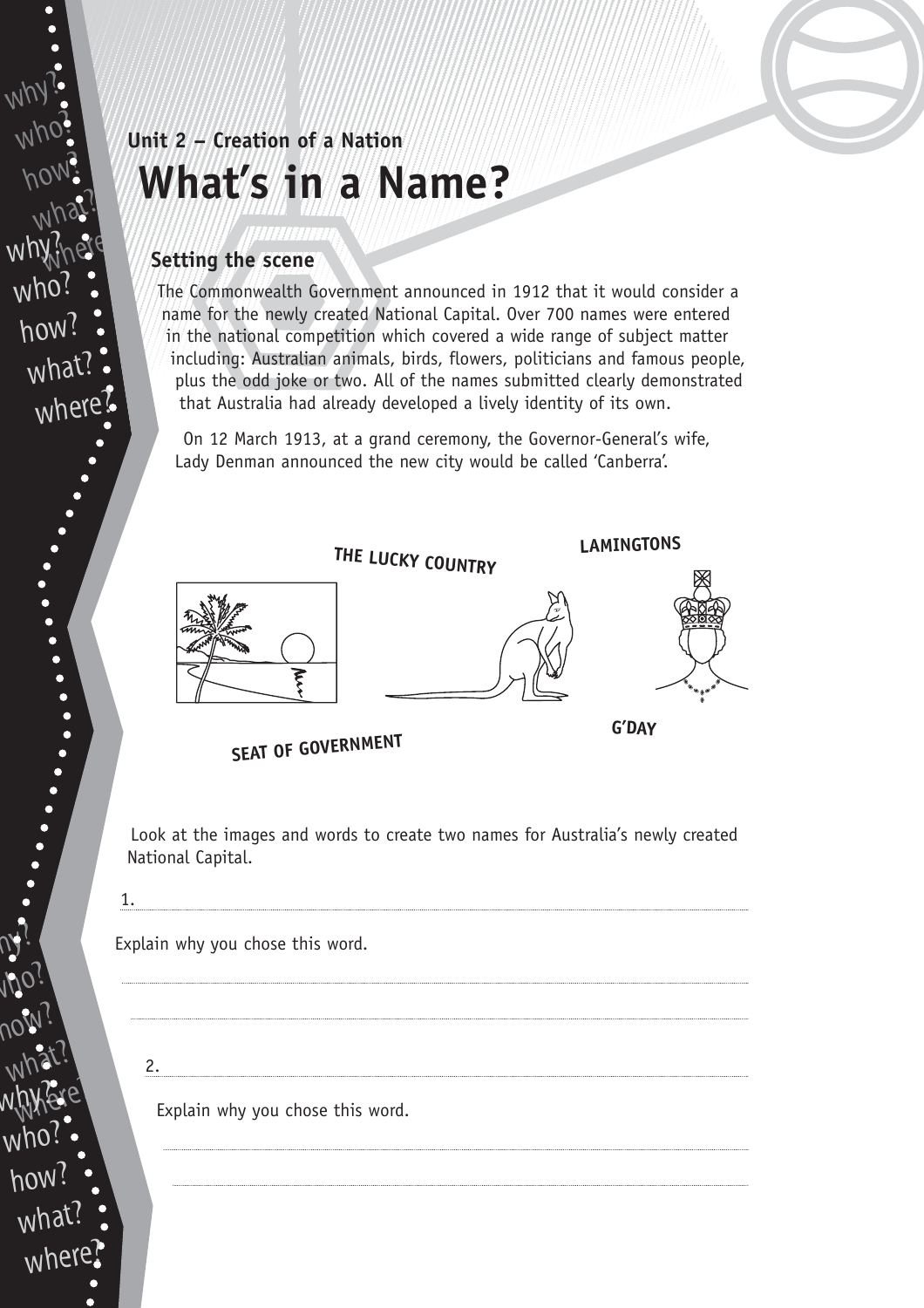#### **Want to know more?**

On 12 March 1913, at a grand ceremony, the Federal Capital of Australia was announced by the Governor-General's wife, Lady Denman. She announced the new city would be called 'Canberra', with the accent, she informed her attentive audience, on the 'Can'.

Many people believe that the name 'Canberra' was derived from a local Aboriginal word meaning 'meeting place'. This was seen as a suitable name for a place where federal politicians would gather and where cultural institutions and memorials would be built for the people of Australia.

how? what? hylere? w.hy?  $Mpc$ how? what? where?

 $N$ 

why?

who?

how?

what?

why?nere

who?

how?

what?

where?

who?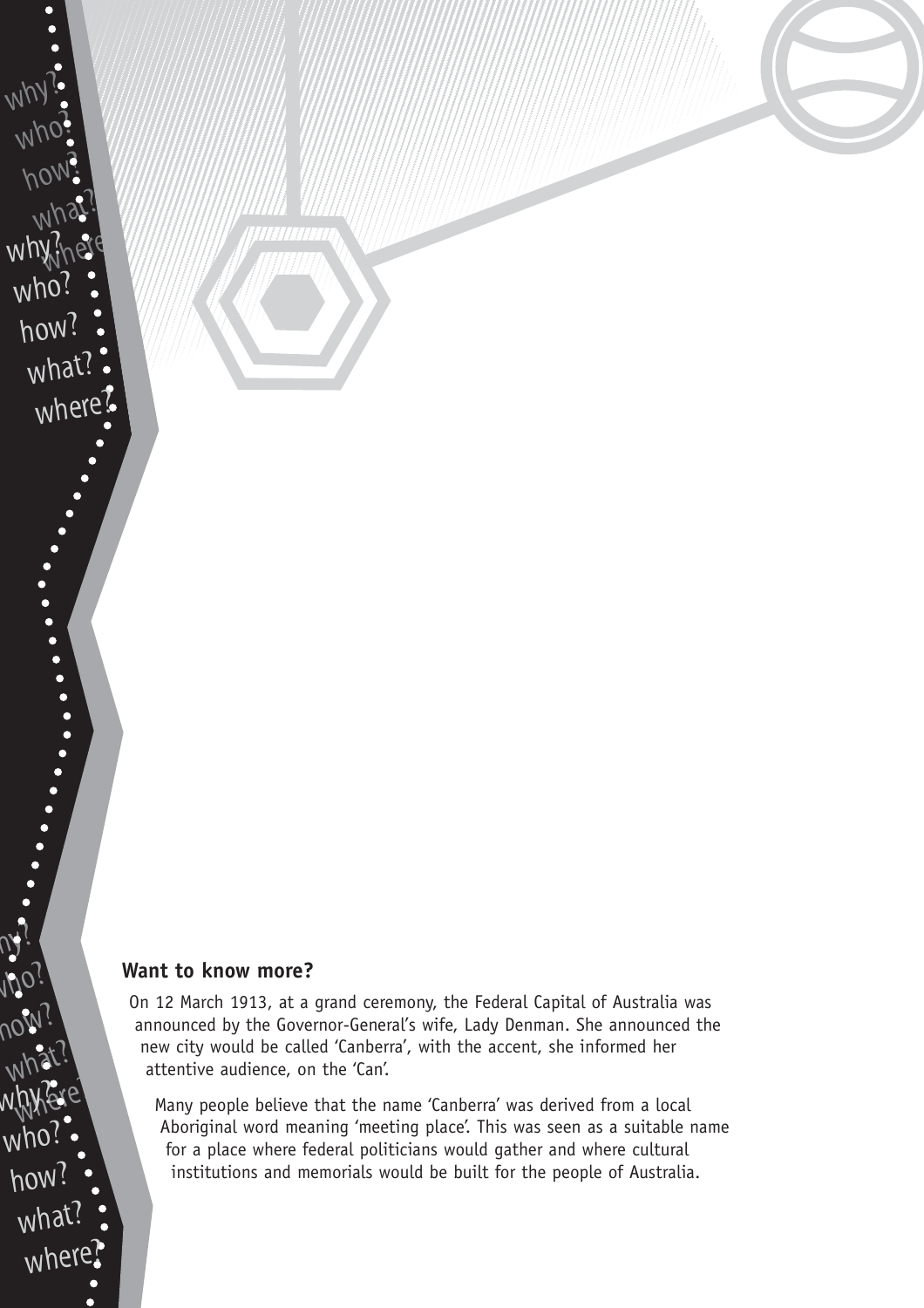# **Unit 2 – Creation of a Nation Almighty Arch — Triumphal Arches Celebrating Federation**

## **Setting the scene**

On 1 January 1901, the Commonwealth of Australia was proclaimed in a celebration across the nation. Grand processions heralded the event and the streets were decorated with large arches that reflected Australian life and Australian themes.

Work through this activity to create a triumphal arch that represents an Australian theme close to your heart.

In 1901 Australia was a nation of proud people celebrating Federation. List important aspects of Australian life in 1901. Hint: think of industries, tradespeople, sport and recreation.

## **Are you a proud Australian?**

 $N$ 

why?

who?

how?

what?

why?nere

who?

how?

what

where

who?

how?

w.hy?

who?

how?

 $m\mu$ 

what?

what?

hylere?

Write down what you think symbolises Australia today. Hint: think of animals, sport, clothing, Australian inventions and places you like to visit.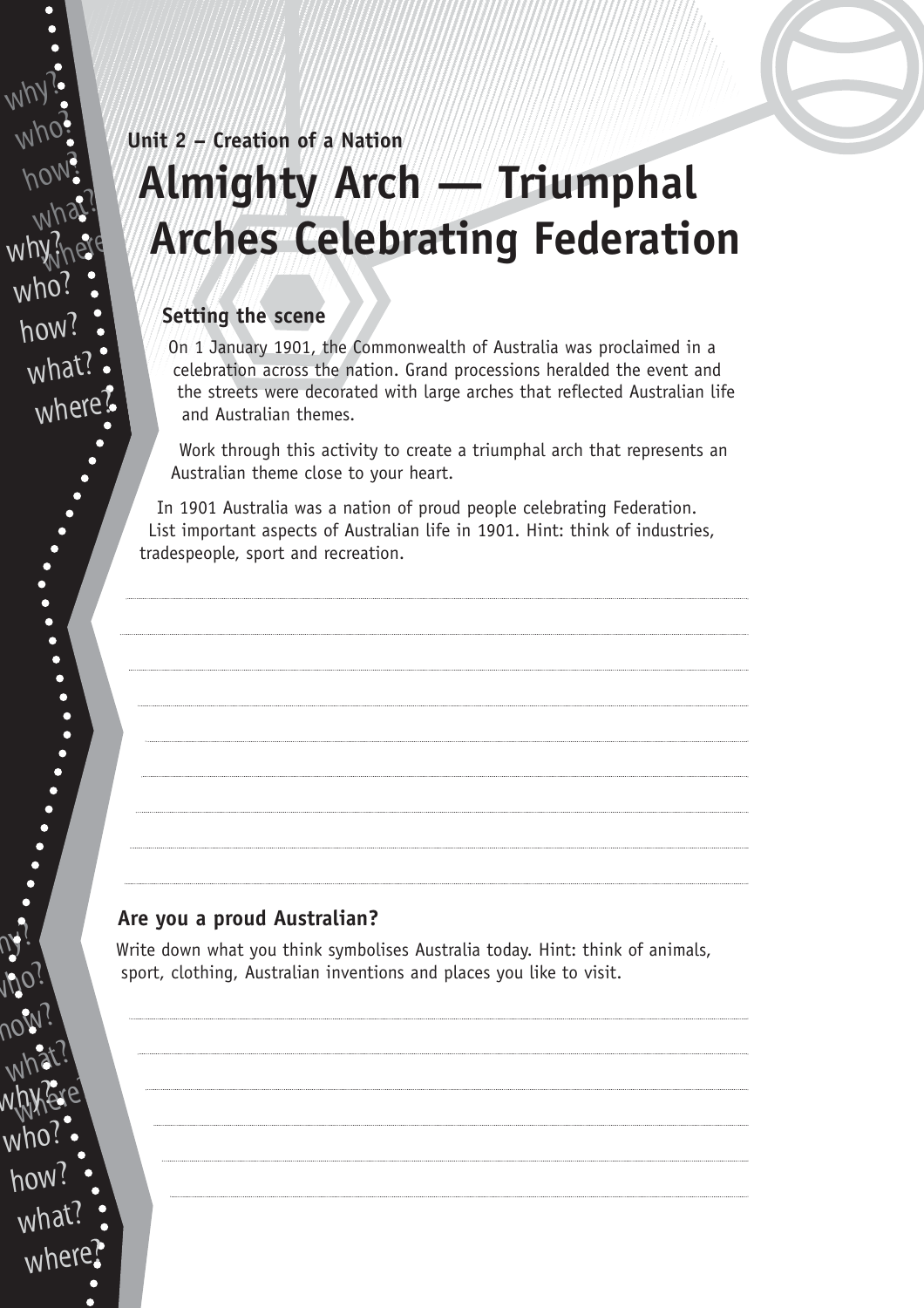Choose a topic from the Proud Australian list and write down words which describe your topic.



Create a colourful arch to display your chosen topic's words and include plenty of colourful pictures.

## **Want to know more?**

 $N$ 

why?

wh<sup>,</sup>

who?

how?

 $\bullet$  $\bullet$  $\bullet$ 

what?

where?

who?

how?

what?

who?

how?

w.hy?

who?

how?

what?

where

what?

hylere?

Triumphal arches are making a popular comeback in Australia. Several were created to celebrate the Centenary of Federation in 2001.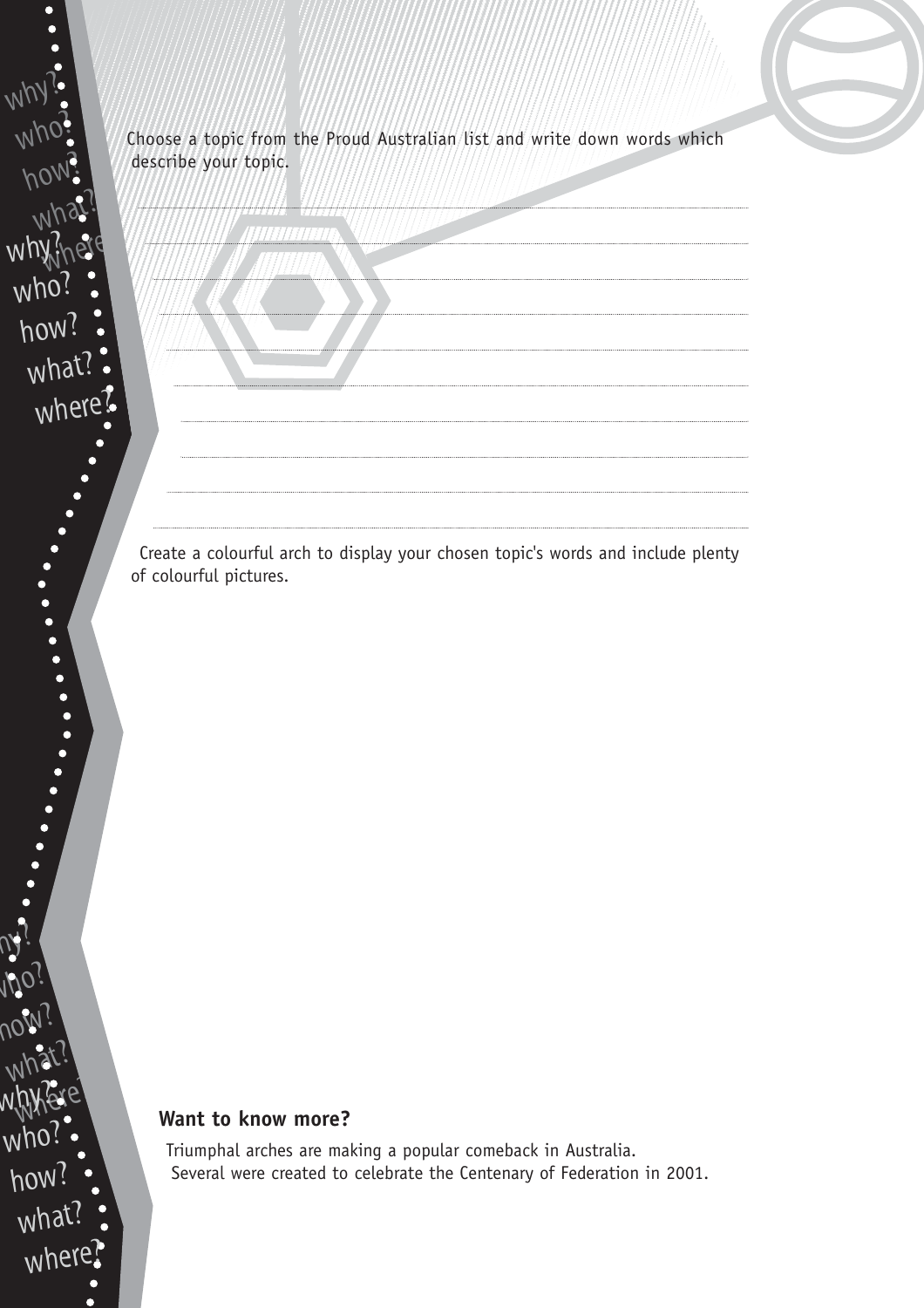

**Triumphal arch made of wool, Bridge St, Sydney, 1901** By permission of the National Library of Australia



**Charles Scrivener and team surveying the site for the National Capital. Note the two theodolites**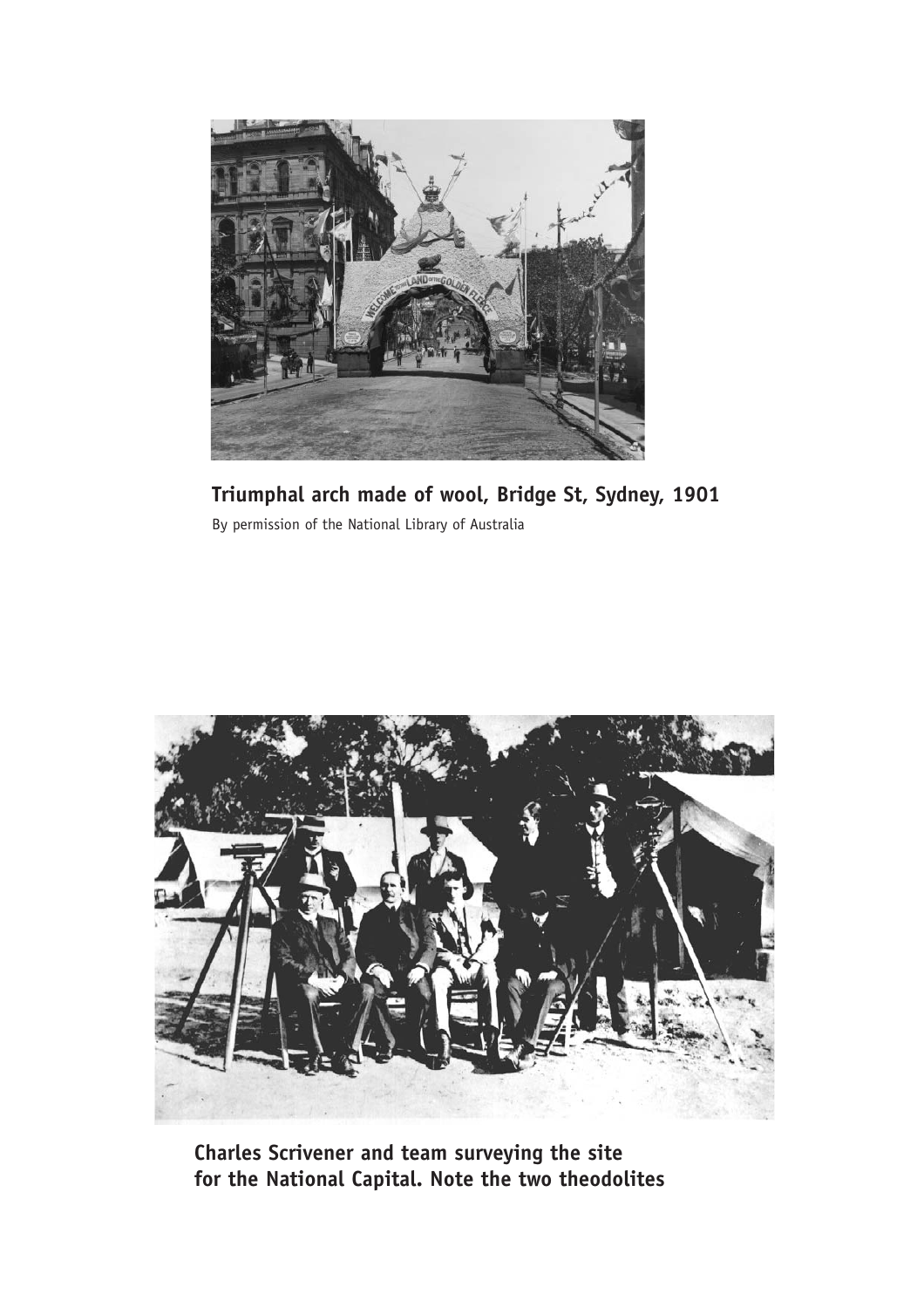# **Unit 2 – Creation of the Nation Location, Location**

### **Setting the scene**

Section 125 of the Australian Constitution provided for a National Capital. In 1902, members of the Federal Parliament began inspections of possible sites. Factors influencing the choice of site included: good permanent water, pleasant outlook, an existing lake or possibility of one, flat land (because it would be cheaper to build on) and a large area for military manoeuvres. The site also had to be inland, to reduce the risk of attack on the National Capital from foreign invaders approaching from the sea. In total, 35 sites in New South Wales were considered, and in 1908 the Federal Parliament passed The Seat of Government Act that declared the capital of Australia would be situated in the Yass-Canberra district, where Canberra is today.

### **Use your** *Location, Location* **map and find the perfect site for Australia's National Capital.**

#### **You must follow this set of rules to locate the ideal position**

- at least 100 miles from the ocean
- at least 100 miles from any major city
- good permanent water supply
- pleasant outlooks from nearby hills
- existing lake, or possibility of creating one by damming a creek
- flat land
- a large area for military manoeuvres
- nearby forests for harvesting wood
- limestone deposits for construction
- nearby crude oil deposits
- a blustery area for wind farms
- cool climate

#### **Draw on your map**

- a city
- a wind farm
	- an area for the military
		- a saw mill to harvest the forest
		- a cement works to collect limestone

what? hylere? w.hy? who? how? what where

 $N$ 

why?

who?

how?

what?

why?nere

who?

how?

what?

where?

who?

how?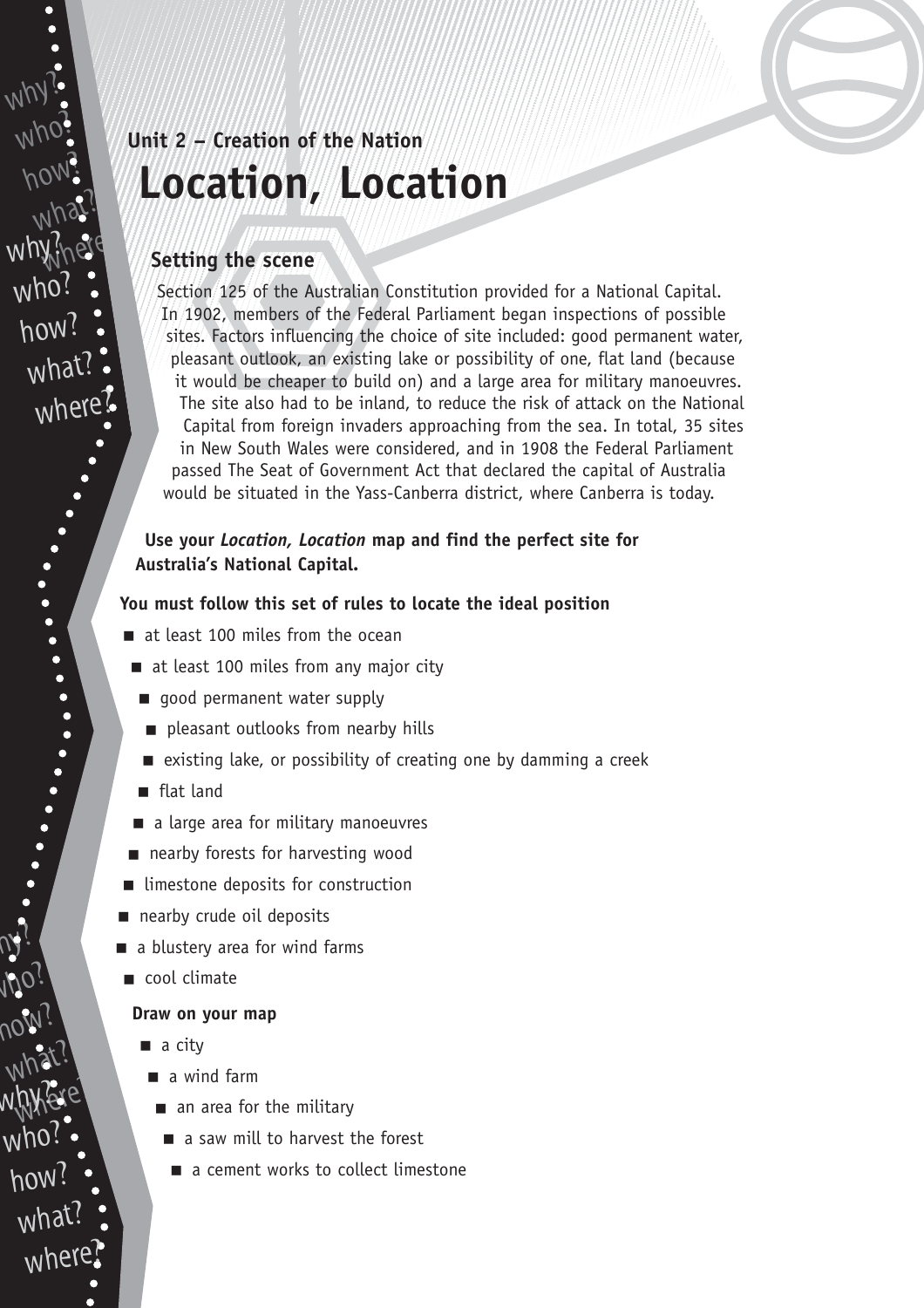

#### **Want to know more?**

 $N$ 

who?

how?

w.hy?

who?

how?

what?

where?

what?

hylere?

During the search for a suitable site for Australia's National Capital, both Sydney and Melbourne had outbreaks of the plague. To avoid this in the National Capital it was necessary to find a location that had a cold climate and promoted good health. The Canberra area was considered just right for a climate where people could live long and healthy lives.